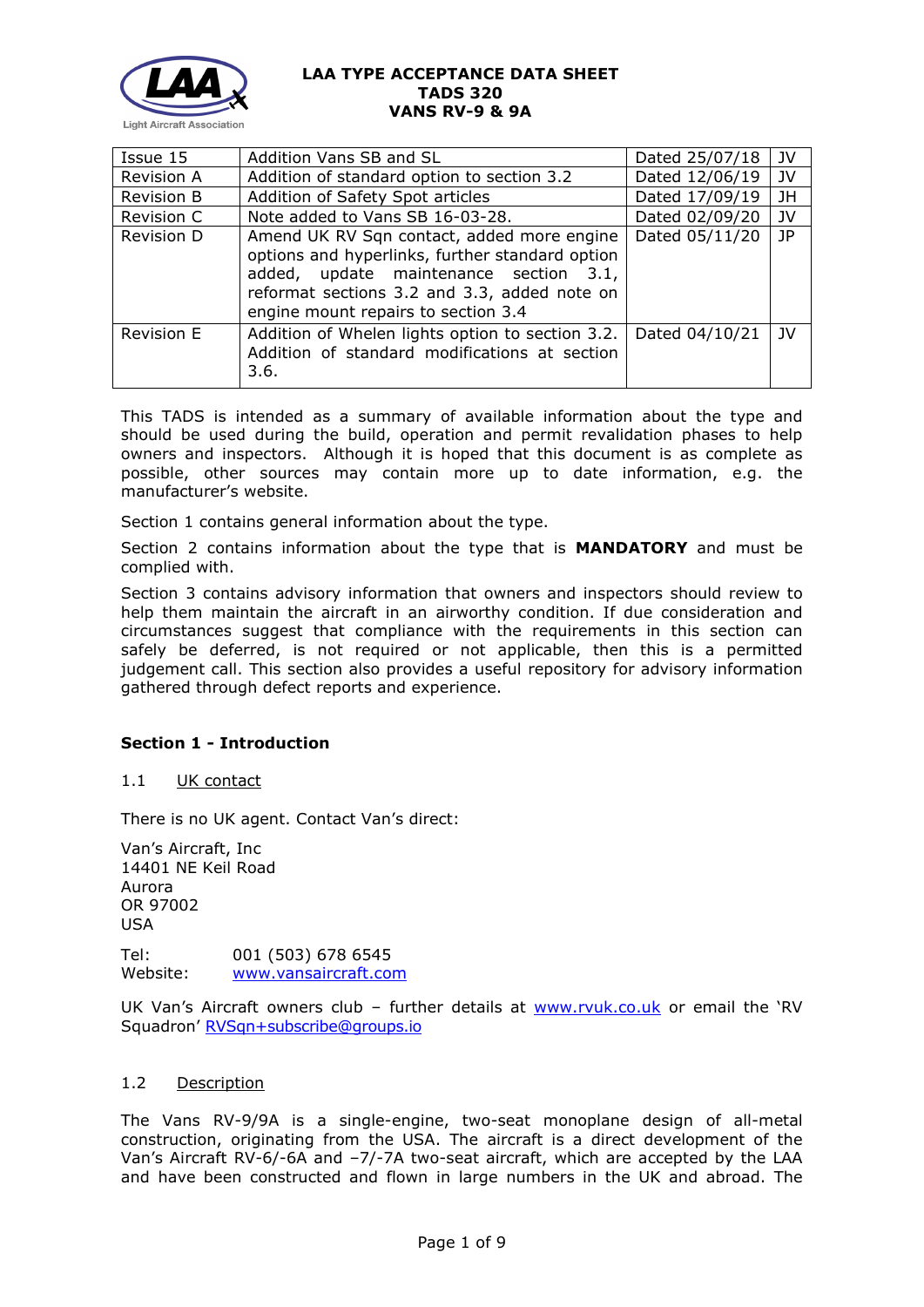

aircraft is constructed from a kit. The Van's RV-9A has a greater wing and tailplane area than the RV-6 and -7 designs and is designed to give better short field performance with lower powered engines. The RV-9/9A is not designed or approved for aerobatics.

The aircraft is a low-wing monoplane of conventional layout. The fuselage is of monocoque construction with sheet aluminium skins and solid rivets throughout. The design methodology borrows heavily from the other Van's Aircraft designs. A forward hinged canopy is fitted allowing straightforward access to the side-by-side seating arrangement. A rearwards sliding canopy option is available. Dual controls are fitted. The RV-9 and RV-9A can be built from standard or 'Quick Build' kit. Pre-built wing spars are also available. All are acceptable subject to the inspector being entirely satisfied with the quality of workmanship of any part-built assemblies. The aircraft is fitted with integral wing fuel tanks and sealed during construction using a proprietary sealant. For UK-built examples recommend suitable corrosion protection of aluminium airframe throughout, e.g. epoxy primer on aluminium parts and assembly compound where steel parts are assembled to aluminium parts.

The RV-9 is similar to the RV-9A except that the RV-9 has a tailwheel rather than nosewheel undercarriage. The RV-9 and -9A are both approved types in the UK.

118-160 BHP Lycoming O-235, O-320, or IO-320 engines may be fitted as recommended by Van's. Also accepted with equivalent 'XP' type engines manufactured by Superior Air Parts. Consult LAA regarding acceptable models of Superior Air Parts engines. In general, a modification application is required for electronic ignition installations on Lycoming/clone engines (see also LAA Technical Leaflet [TL 3.15: Non-](http://www.lightaircraftassociation.co.uk/engineering/TechnicalLeaflets/Mods%20and%20Repairs/TL%203.15%20Non-certified%20Lycoming%20Engines.pdf)[Certified and Cloned](http://www.lightaircraftassociation.co.uk/engineering/TechnicalLeaflets/Mods%20and%20Repairs/TL%203.15%20Non-certified%20Lycoming%20Engines.pdf) Lycoming Engines). Examples cleared by the LAA have also been built with the Wilksch WAM-120 compression ignition engine.

Various manufacturers' propellers have been approved by LAA Engineering for installation on the RV-7/7A. These include fixed pitch and variable pitch propellers from Aymar-Demuth, Catto, Hartzell, Lodge, MT, Sensenich, Sterba and Walker with an associated mixture of engine types. There may be restrictions on certain propellers fitted to some engines, particularly those that have electronic ignition installed.

Note that the only propeller(s) approved for an individual aircraft are those listed on the individual aircraft's Operating Limitations document or in the  $PTL/1$  (Propeller Type List) for the type.

# **Section 2 – Mandatory information for owners, operators and inspectors**

At all times, responsibility for the maintenance and airworthiness of an aircraft rests with the owner. Condition No 3 of a Permit to Fly requires that: *"the aircraft shall be maintained in an airworthy condition".* 

#### 2.1 Fast Build Kit 51% Compliance

The contents of the standard fast build kit is accepted as compliant with the 51% 'major portion' requirements on the basis that it is the same kit standard that has been accepted as 51% compliant by the FAA.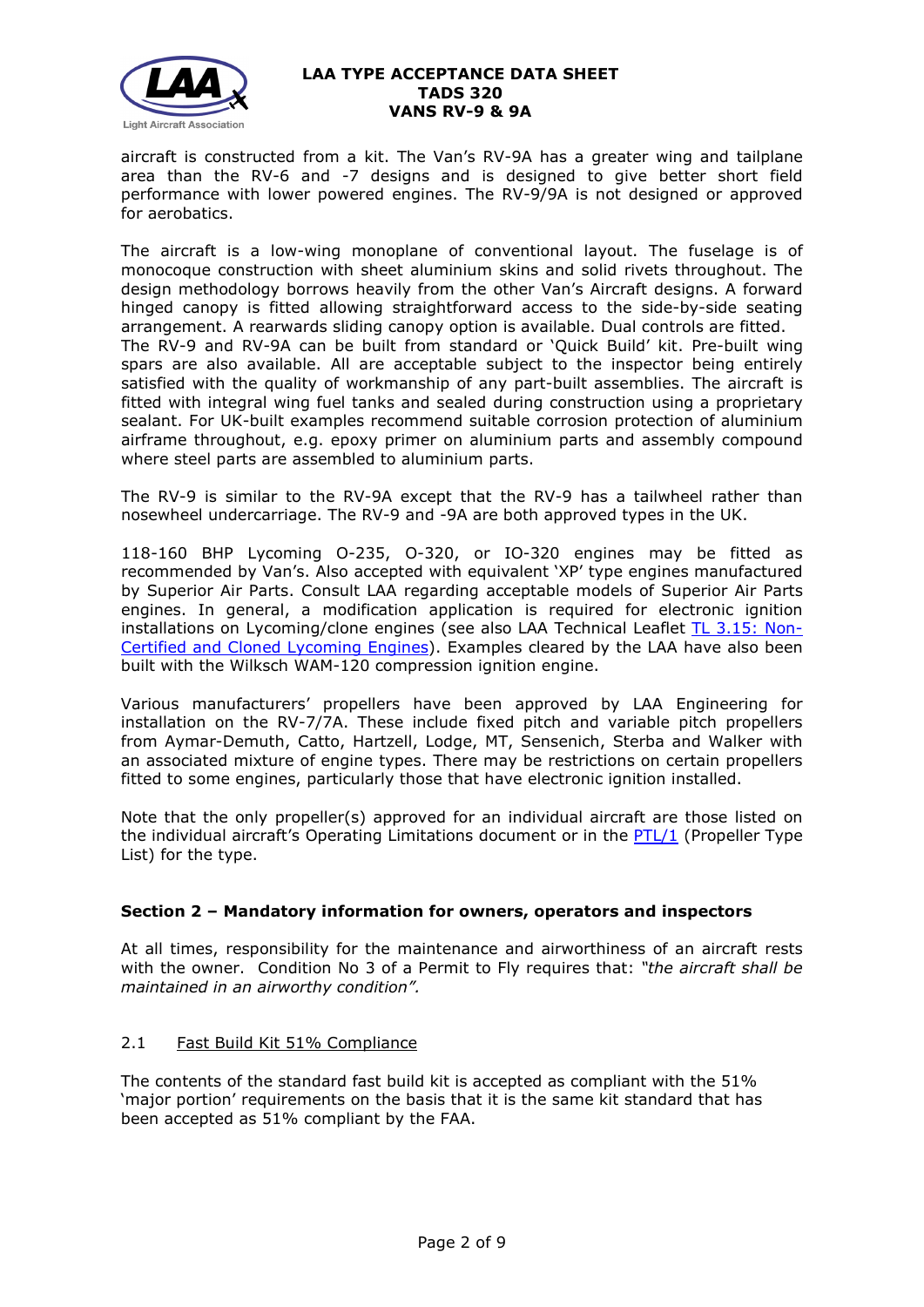

## 2.2 Build Manual

RV-9/-9A Assembly Manual and RV-9/-9A drawings. Revisions to some of the RV-9/9A drawings issued since 2008 can be found in the [RV-9/9A Service Information and](https://www.vansaircraft.com/service-information-and-revisions/?aircraft=rv-9&doctype=all&sort=date)  [Revisions](https://www.vansaircraft.com/service-information-and-revisions/?aircraft=rv-9&doctype=all&sort=date) section of the Van's Aircraft website.

Van's Aircraft newsletter, the [RVator,](https://www.vansaircraft.com/rvator/) provides useful additional guidance. Although no longer produced (Van's publish more information on their website and on 'social media', the past RVators still provide useful information.

#### 2.3 Build Inspections

Build inspection schedule 44 (Van's RV Aircraft).

Inspector approval codes A-A, A-M, or K. Inspector signing off final inspection also requires 'first flight' endorsement.

## 2.4 Flight Manual

Nil. Build manual contains section with advice on flight testing.

## 2.5 Mandatory Permit Directives

None applicable specifically to this aircraft type.

Also check the LAA website for MPDs that are non-type specific [\(TL2.22\)](http://www.lightaircraftassociation.co.uk/engineering/TechnicalLeaflets/Operating%20An%20Aircraft/TL%202.22%20non-type%20specific%20MPDs.pdf).

#### 2.6 LAA Required Modifications (including LAA issued AILs, SBs, etc)

| Reference | Description                                                                                                                                                                                                                                                                                                                                                                                                                                             | Applicability |
|-----------|---------------------------------------------------------------------------------------------------------------------------------------------------------------------------------------------------------------------------------------------------------------------------------------------------------------------------------------------------------------------------------------------------------------------------------------------------------|---------------|
|           | MOD-320-001 Addition of aural artificial stall warning device (when All variants<br>using the Reddish stall warner, some owners have had<br>to increase the chordwise width of the vane by $1/2$ " to<br>make it trigger at the lower stall speed of the RV-9<br>compared to its normal application on the short-wing RV<br>models). Note that this cross-refers to MOD-181-002<br>and is mandatory and not 'recommended' as shown on<br>that document. |               |

[MOD-320-002](http://www.lightaircraftassociation.co.uk/engineering/TADs/320/MOD-320-002.pdf) P2 control column attachment and all variants

Note also LAA [advisory letter](http://www.lightaircraftassociation.co.uk/engineering/TADs/320/VANS%20FILLER%20CAPS.pdf) regarding water leakage past fuel filler caps dated 3.9.02

#### 2.7 Additional engine operating limitations to be placarded or shown by instrument markings

Notes:

- Refer to the engine manufacturer's latest documentation for the definitive parameter values and recommended instruments.
- Where an instrument is not fitted, the limit need not be displayed.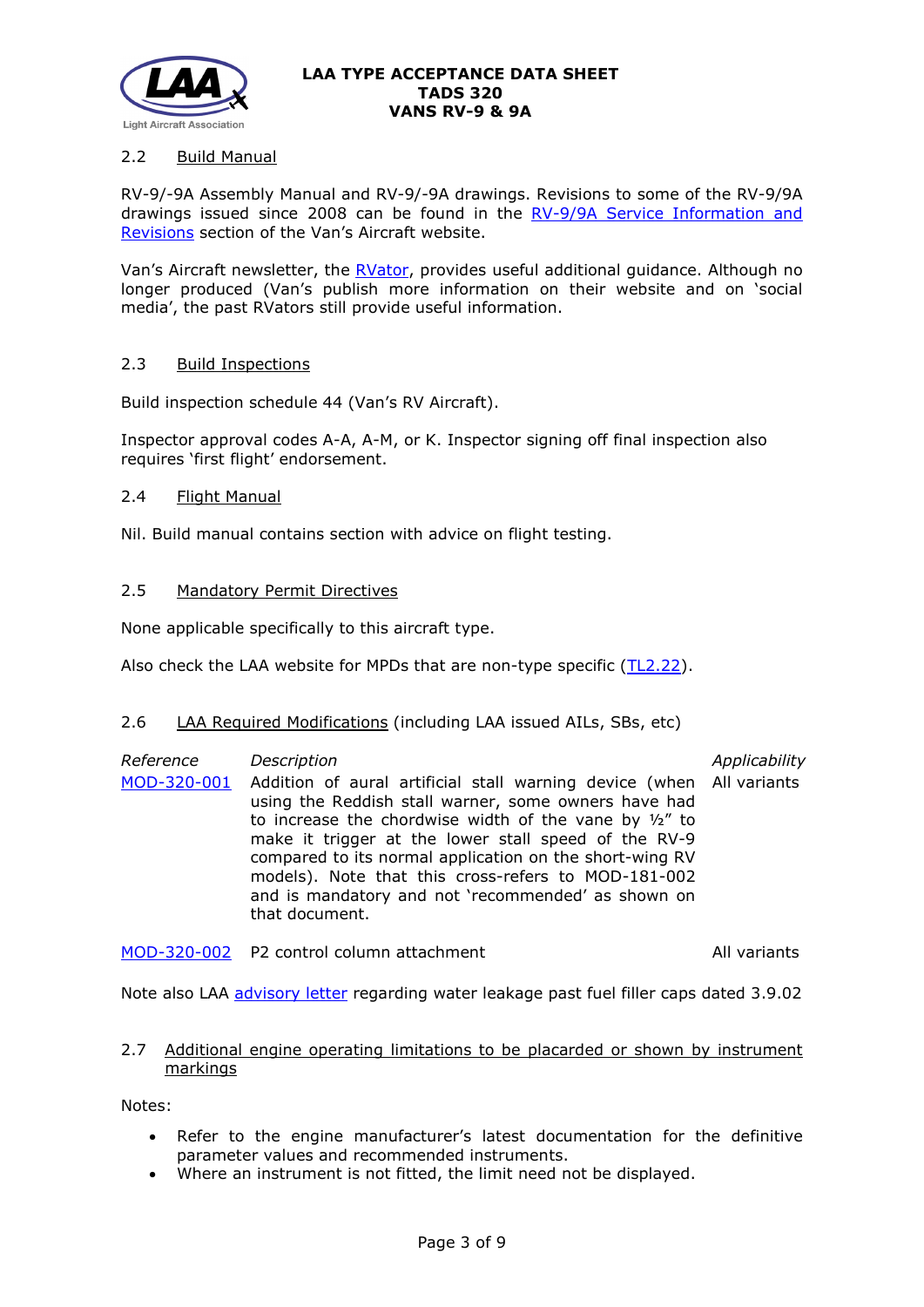

### 2.8 Control surface deflections

| Ailerons  | Up:   | 25 to 32 $\circ$ |
|-----------|-------|------------------|
|           | Down: | 15 to $17^\circ$ |
| Elevators | Up:   | 25 to 30°        |
|           | Down: | 20 to 25°        |
| Rudder    | Left  | 30 to 35°        |
|           | Right | 30 to 35°        |
| Flap      | Down  | .32°             |

#### 2.9 Operating Limitations and Placards

(Note that the wording on an individual aircraft's Operating Limitations document takes precedence, if different.)

- 1. Maximum number of occupants authorised to be carried: Two
- 2. The aircraft must be operated in compliance with the following operating limitations, which shall be displayed in the cockpit by means of placards or instrument markings:
	- 2.1 Aerobatic Limitations Aerobatic manoeuvres are prohibited. Intentional spinning is prohibited.
	- 2.2 Loading Limitations Maximum Total Weight Authorised: 1750 lb CG Range: 77.95" to 84.84" aft of datum Datum Point is: a point 70.0" forward of the leading edge of the wing Maximum baggage weight: 100 lb
	- 2.3 Engine Limitations Maximum Engine RPM: 2700 (2600 rpm when Sensenich 70CM 2-blade metal propeller fitted to O-320 or IO-320 engines; 2800 with certain O-235 engines)
	- 2.4 Airspeed Limitations Maximum Indicated Airspeed ( $V_{NE}$ ): 210 mph IAS Max Indicated Airspeed Flaps Extended: 0-16°: 100 mph IAS 16-32°: 90 mph IAS
	- 2.5 Other Limitations The aircraft shall be flown by day and under Visual Flight Rules only. Smoking in the aircraft is prohibited.

Additional Placards:

"Occupant Warning - This Aircraft has not been Certificated to an International Requirement"

A fireproof identification plate must be fitted to fuselage, engraved or stamped with aircraft's registration letters.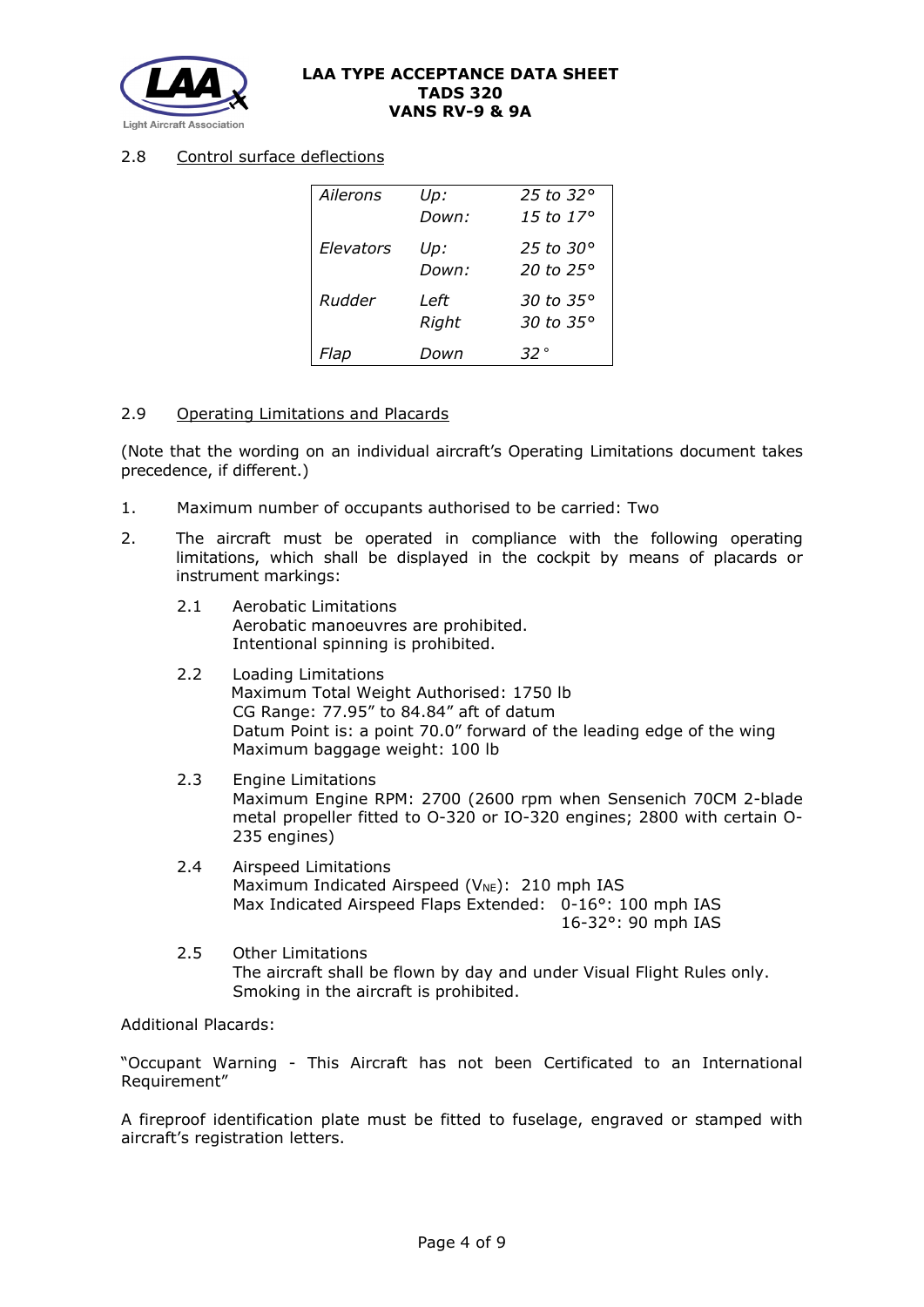

When certain types of metal propeller are fitted, RPM 'avoid bands' are necessary as specified by the propeller manufacturer, in which case these must also be placarded.

## 2.10 Maximum permitted empty weight

N/A

## **Section 3 – Advice to owners, operators and inspectors**

#### 3.1 Maintenance Manual

Nil. In the absence of a manufacturer's schedule, LAMS can be used as a guide to required inspections and this is reflected in the check list in Section 1 of the LAA's FWR-1 Permit to Fly revalidation application form.

Alternatively, the LAA Generic Maintenance Schedule may be used. Further details can be found in the [Aircraft Maintenance](http://www.lightaircraftassociation.co.uk/engineering/Maintenance/Aircraft_Maintenance.html) section of the LAA website.

Van's [RV-9/9A Service Information and Revisions](https://www.vansaircraft.com/service-information-and-revisions/?aircraft=rv-9&doctype=all&sort=date) should also be reviewed regularly. Maintenance is typical of riveted aluminium alloy airframe.

Engine maintenance as appropriate to the engine manufacturer's advice, e.g. Lycoming (further reference information can be found in [LAA TADS E04: Lycoming\)](http://www.lightaircraftassociation.co.uk/engineering/TADs/E04%20LYCOMING.pdf).

#### 3.2 Manufacturer's/Standard Options

Van's offer a great number of options in their catalogue of accessories, the majority of which are accepted by the LAA. Refer to LAA Technical Leaflet [TL 3.08](http://www.lightaircraftassociation.co.uk/engineering/TechnicalLeaflets/Mods%20and%20Repairs/TL%203.08%20Manufacturers%20Options%20for%20Vans%20Aircraft.pdf) for details.

The following items are also permitted to be fitted as optional equipment, without further reference to LAA Engineering. Installations must be inspected by an LAA Inspector against the supplied installation instructions and a PMR entered into the logbook.

Note: Contact LAA Engineering for further details of a specific referenced mod.

| Manufacturer/Supplier   | Description                                                                                                                        | LAA Mod No |
|-------------------------|------------------------------------------------------------------------------------------------------------------------------------|------------|
| Affordable Panels Inc   | Modular instrument panel                                                                                                           | Mod 11302  |
| Andair                  | Fuel pump PX375-TC (on fuel injected<br>engines only and only pump serial numbers<br>30453 and on).                                | n/a        |
| Andair                  | Lockable fuel caps                                                                                                                 | n/a        |
| Andair                  | TQX series throttle quadrant with or without<br>flap switches                                                                      | n/a        |
| AntiSplatAero           | Nose leg brace and fairing fitted in Mod 13483<br>the manufacturer's<br>accordance<br>with<br>instructions entitled 'The Nose Job' |            |
| Bell                    | Tailwheel fork                                                                                                                     | Mod 12276  |
| <b>Briggs Airmotive</b> | Nosewheel bearing spacers                                                                                                          | Mod 12265  |
| Dynon                   | Heated pitot/AoA head on a Gretz mount                                                                                             | Mod 13559  |
| Dynon                   | Heated pitot/AoA head on a Safeair1 mount                                                                                          | Mod 12981  |
|                         |                                                                                                                                    |            |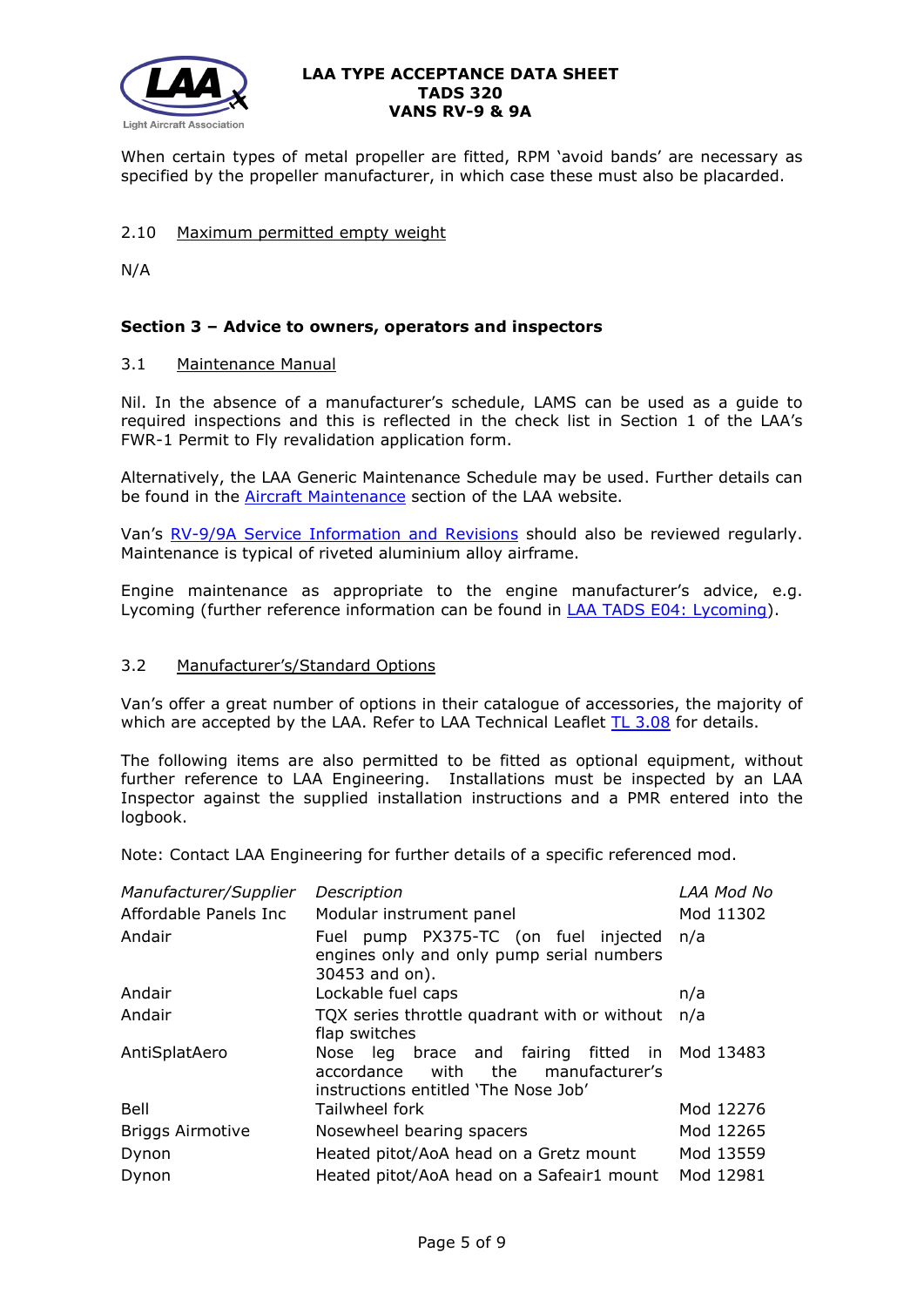

| Garmin       | GAP 26 heated pitot head on a Gretz mount                                     | Mod 14844 |
|--------------|-------------------------------------------------------------------------------|-----------|
| JD Air Parts | Tailwheel fork assembly                                                       | n/a       |
| JD Air Parts | Lightweight tailwheel                                                         | n/a       |
| JD Air Parts | Tailwheel steering link                                                       | n/a       |
| Rocket       | Tailwheel steering link                                                       | Mod 11575 |
| Sega         | Tailwheel fork                                                                | Mod 12414 |
| Skybolt      | CLoc cowl fastener kit                                                        | Mod 13205 |
| Whelen       | Microburst series nav and strobe lights                                       | n/a       |
| n/a          | Bonding of canopy (also see <i>instructions</i> )                             | Mod 11217 |
| n/a          | Replacement of removable canopy hinge<br>pins with appropriate bolts and nuts | n/a       |

## 3.3 Manufacturer's Information (including Service Bulletins, Service Letters, etc)

In the absence of any over-riding LAA classification, inspections and modifications published by the manufacturer should be satisfied according to the recommendation of the manufacturer. It is the owner's responsibility to be aware of and supply such information to their Inspector. Copies of service information can be downloaded from Vans' Website.

Copies of RV-9/9A continuing airworthiness, service information and plans revisions can be downloaded from the Van's Aircraft website: [RV-9/9A Service Information and](https://www.vansaircraft.com/service-information-and-revisions/?aircraft=rv-9&doctype=all&sort=date)  **[Revisions](https://www.vansaircraft.com/service-information-and-revisions/?aircraft=rv-9&doctype=all&sort=date)** 

Notifications and Service Letters:

| Reference ID                 | Dated     | Description                                            |
|------------------------------|-----------|--------------------------------------------------------|
| SL-00014                     | 26 Aug 20 | Optional added stiffener in tail cone                  |
| SL 19-04-30                  | 20 Jun 19 | New elastomer nose gear leg/mount $-$<br>retrofit info |
| N 18-03-21                   | 21 Mar 18 | Cracks near the top of the step                        |
| SL 16-11-04                  | 16 Nov 16 | Tip-up canopy operation                                |
| $N$ 14-10-24                 | 24 Oct 14 | Heat muff screen installation                          |
| N 14-07-03                   | 03 Jul 14 | SAIB HQ-14-16 all-metal lock nuts                      |
| N Fuel Lever II Installation | 20 Dec 11 | Fuel valve lever II installation                       |
| N Buying a Flying RV         | 19 Apr 11 | A letter to prospective buyers of flying<br><b>RVs</b> |
| <b>SL Soft Rivets</b>        | 26 Nov 07 | Soft rivets                                            |
| <b>N Master Switch</b>       | 16 Nov 07 | Inspect master switch                                  |
| <b>N Nosewheel Torque</b>    | 06 Sep 07 | Tricycle gear aircraft nose wheel torque               |
| N Dynafocal II               | 05 Apr 07 | Dynafocal II mounts                                    |
| <b>N Battery Cables</b>      | 18 Oct 06 | #2 Battery cables                                      |
| N 60 Amp Alternator Wiring   | 13 Feb 06 | 60 Amp alternator wiring change                        |
| N FAB SB 05                  | 01 Oct 05 | Filtered Airbox advisory                               |
| <b>N Nosegear Design</b>     | 10 Mar 05 | Nose gear design                                       |
| N Buying a Used RV           | 11 Aug 04 | Buying a second-hand RV kit                            |
| N Buying a Flying RV         | 30 Jun 04 | Buying a flying RV (see also 19 Apr 11<br>above)       |
| N Gascolator                 | 04 Sep 03 | GAS-3 gascolator recall                                |
| N Hartzell HC-C2YK-1BF       | 01 Mar 03 | Hartzell HC-C2YR prop                                  |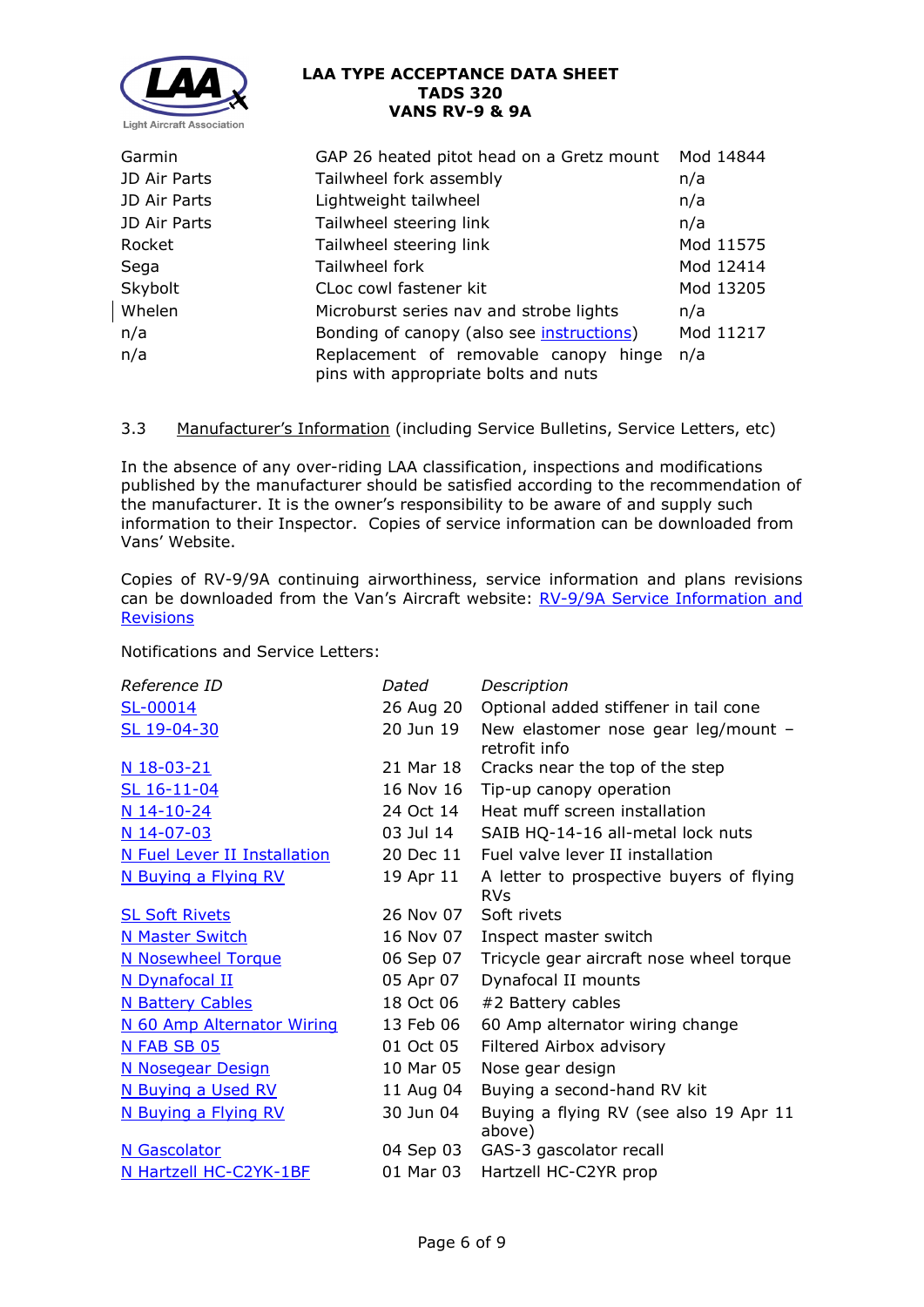

| N Hartzell HC-C2YR-1BF  | 01 Mar 03 Hartzell HC-C2YK prop                  |
|-------------------------|--------------------------------------------------|
| N CT-83F                | 14 Nov 01 CT 82Fand CT 83F                       |
| N RV9A Gear Leg         | 05 Dec 00 Check your gear legs                   |
| N Anti-Rotation Bracket | 12 Jun 00 Fuel pickup tube anti-rotation bracket |

Service Bulletins:

| Reference ID          | Dated     | Description                                                                                                                                                                                                                  |  |  |  |
|-----------------------|-----------|------------------------------------------------------------------------------------------------------------------------------------------------------------------------------------------------------------------------------|--|--|--|
| <b>SB 00006</b>       | 06 May 20 | Potential leaking of Kavlico pressure sensors                                                                                                                                                                                |  |  |  |
| SB 18-05-21 21 May 18 |           | Proper installation of gauge plug in fuel spider                                                                                                                                                                             |  |  |  |
| SB 16-03-28           | 28 Mar 16 | Cracking of wing aft spar web at the inboard aileron<br>hinge bracket attach rivets (note that the rectification<br>actions given in this bulletin are acceptable to LAA and no<br>separate repair application is necessary) |  |  |  |
| <u>SB 14-12-22</u>    | 22 Dec 14 | Nose stop flange installation                                                                                                                                                                                                |  |  |  |
| SB 12-8-14            | 14 Aug 12 | Inspect for missing wing attach bolts                                                                                                                                                                                        |  |  |  |
| <u>SB 11-9-13</u>     | 13 Sep 11 | Fuel tank slosh inspection                                                                                                                                                                                                   |  |  |  |
| SB 07-11-09           | 09 Nov 07 | Nose gear leg and fork upgrade                                                                                                                                                                                               |  |  |  |
| SB 07-4-12            | 12 Apr 07 | Securing flap motor rod end bearing                                                                                                                                                                                          |  |  |  |
| SB 07-2-6             | 06 Feb 07 | Affixing the passenger control stick permanently                                                                                                                                                                             |  |  |  |
| SB 06-9-20            | 20 Sep 06 | Trim cable anchor                                                                                                                                                                                                            |  |  |  |
| SB 06-2-23            | 23 Feb 06 | Safetying of standard and flop-type fuel pickup tubes<br>(see also related <b>LAA letter)</b>                                                                                                                                |  |  |  |
| $SB$ 05-1-1           | 01 Jan 05 | Tip-up canopy fuselage kits                                                                                                                                                                                                  |  |  |  |
| SB 04-3-1             | 01 Mar 04 | Electric flap motor recall                                                                                                                                                                                                   |  |  |  |
| $SB$ 04-2-1           | 01 Feb 04 | Inspect fuel tanks                                                                                                                                                                                                           |  |  |  |
| SB 02-12-1            | 01 Dec 02 | Pre-manufactured hoses                                                                                                                                                                                                       |  |  |  |
| SB 96-10-2            | 02 Oct 02 | Full swivel tail wheel                                                                                                                                                                                                       |  |  |  |
| SB 96-10-1            | 01 Oct 96 | Filtered airbox                                                                                                                                                                                                              |  |  |  |

# 3.4 Special Inspection Points

- 1. Builders not familiar with the form of solid construction used in this type are encouraged to practise on scrap test pieces to learn techniques of riveting before starting on actual construction.
- 2. These are high-performance aircraft and top-quality workmanship is essential.
- 3. The engine compartments of these aircraft are fairly cramped and care should be taken to avoid overheating problems, charring of the cowlings near the exhaust, vapour-lock due to pre-heating of fuel in gascolator, etc. Insulating the exhaust pipes has been found to help, but can cause problems with premature and hidden corrosion of the exhaust pipes underneath.
- 4. The flaps are operated by rod-ends on the operating pushrods without any back-up capturing feature and therefore the rod-ends must be checked carefully for wear to ensure that there is no possibility of a rod-end coming adrift from a flap.
- 5. Check that fuselage fairing around rear of tailplane is well secured since if this fairing comes loose it could cause the elevator to jam.
- 6. Take care to minimise operating friction in flying controls by careful attention to hinges, rod-ends, lubrication etc.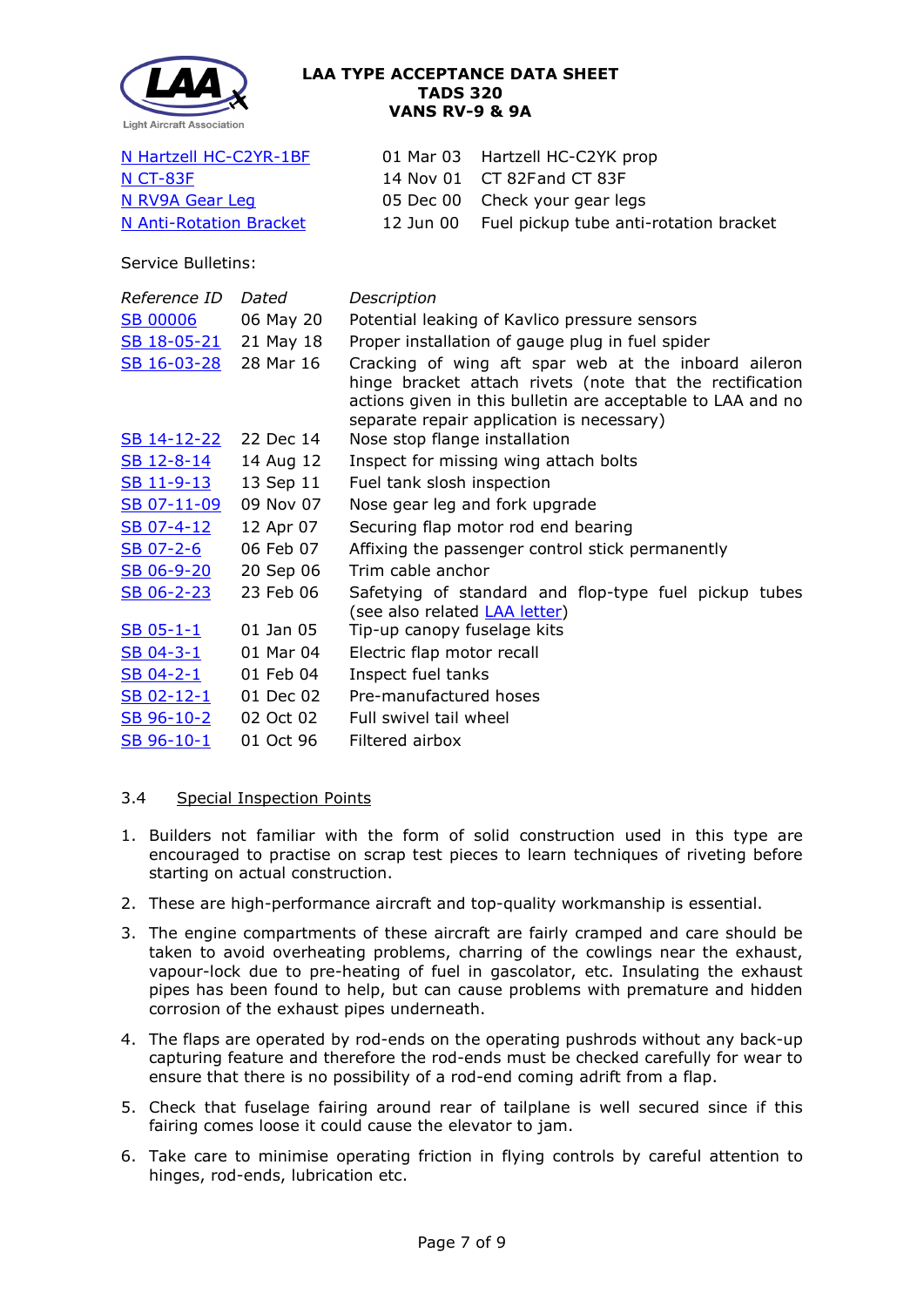

- 7. To avoid problems with the nosewheel jamming in the spat it is important to trim the nosewheel spat to ensure generous clearance between the tyre and the wheel aperture in the spat (circa half an inch), and to maintain the correct nosewheel tyre pressure. It is also important to maintain suitable preload on the nosewheel axle bearings, torquing up the axle nut gently as required in the absence of a conventional spacer between the bearings. Note that the wheel spats are used as part of the locking system for the axle nuts, so if the aircraft is operated with spats removed, alternative means of locking the axle nuts is required. Later type nosewheel forks provided by Vans seek to improve this issue by raising the ground clearance of the nose leg.
- 8. If manual elevator trim fitted, refer to [SB 06-9-20](http://www.lightaircraftassociation.co.uk/engineering/TADs/320/sb06-9-20.pdf) regarding problems with rear attachment of trim cable.
- 9. Longitudinal levelling datum for weight is the cockpit rails.
- 10. Engine mount cracks have been reported in the vicinity of the undercarriage leg sockets on similar tailwheel RV-6 model, especially when operated from grass fields. Cracks may also occur at other points on the engine mount of tailwheel versions and engine mounts must be carefully and regularly inspected. For repairs to engine mounts, consult with LAA Engineering and prior to carrying out any repairs, submit a [LAA/MOD 8: Repair Proposal](http://www.lightaircraftassociation.co.uk/engineering/StandardForms/LAA-MOD%208%20-%20Repair.pdf) form unless otherwise directed by LAA Engineering. Note: Nigel Reddish has approval to carry out repairs to RV engine mounts without further reference to LAA Engineering under Mod Number 11076 (Email: [sreddishandson@btconnect.com;](mailto:sreddishandson@btconnect.com) Telephone: 01623 810300).

### 3.5 Operational Issues

The following Safety Spot articles are relevant to Van's RV-8 aircraft:

- 1 *Light Aviation* issue [September 2010](http://www.lightaircraftassociation.co.uk/2010/Magazine/2010/Sep/Safety.pdf) *Leaking fuel sender* Fuel sender gasket damaged by reaction with fuel. Recommended to fit fuel senders with a fluid sealant.
- 2 *Light Aviation* issue May [2012](http://www.lightaircraftassociation.co.uk/2012/Magazine/May/Safety%20Spot.pdf) *Fuel injector pipe failure*

Fuel injector pipe not constructed with a flare was leaking fuel and making cockpit smell.

3 *Light Aviation* issue [March 2014](http://www.lightaircraftassociation.co.uk/2014/Mag/Mar/safetyspot_mar.pdf) *Checks for empennage cracks*

Relevant to RV-9. Four RV-6s found with cracks in the tail plane, all cracks slightly different and if found contact LAA engineering with repair program so it could be looked at by structures specialists. Cross refer also to [LAA/AWA/14/02](http://www.lightaircraftassociation.co.uk/MM/LAA%20AWA%2014%2002.pdf) and [LAA/AWA/14/03.](http://www.lightaircraftassociation.co.uk/MM/LAA%20AWA%2014%2003.pdf)

4 *Light Aviation* issue [June 2016](http://www.lightaircraftassociation.co.uk/2016/Magazine/June/safety_spot.pdf) *Rear spar web cracks* Van's [SB 16-03-28](https://lightaircraftassociation.co.uk/Engineering/s/TADS/323/sb16-03-28.pdf) released detailing possibility of cracking at the inboard aileron hinge bracket. More likely found on high use examples of type.

Other Operational Issues and Notes

- 1. These are high-performance aircraft but nevertheless the designs are well developed and thanks to good handling characteristics they have achieved a good accident-free record.
- 2. The stall warner vane may need adjusting to sound the hooter at the correct airspeed.